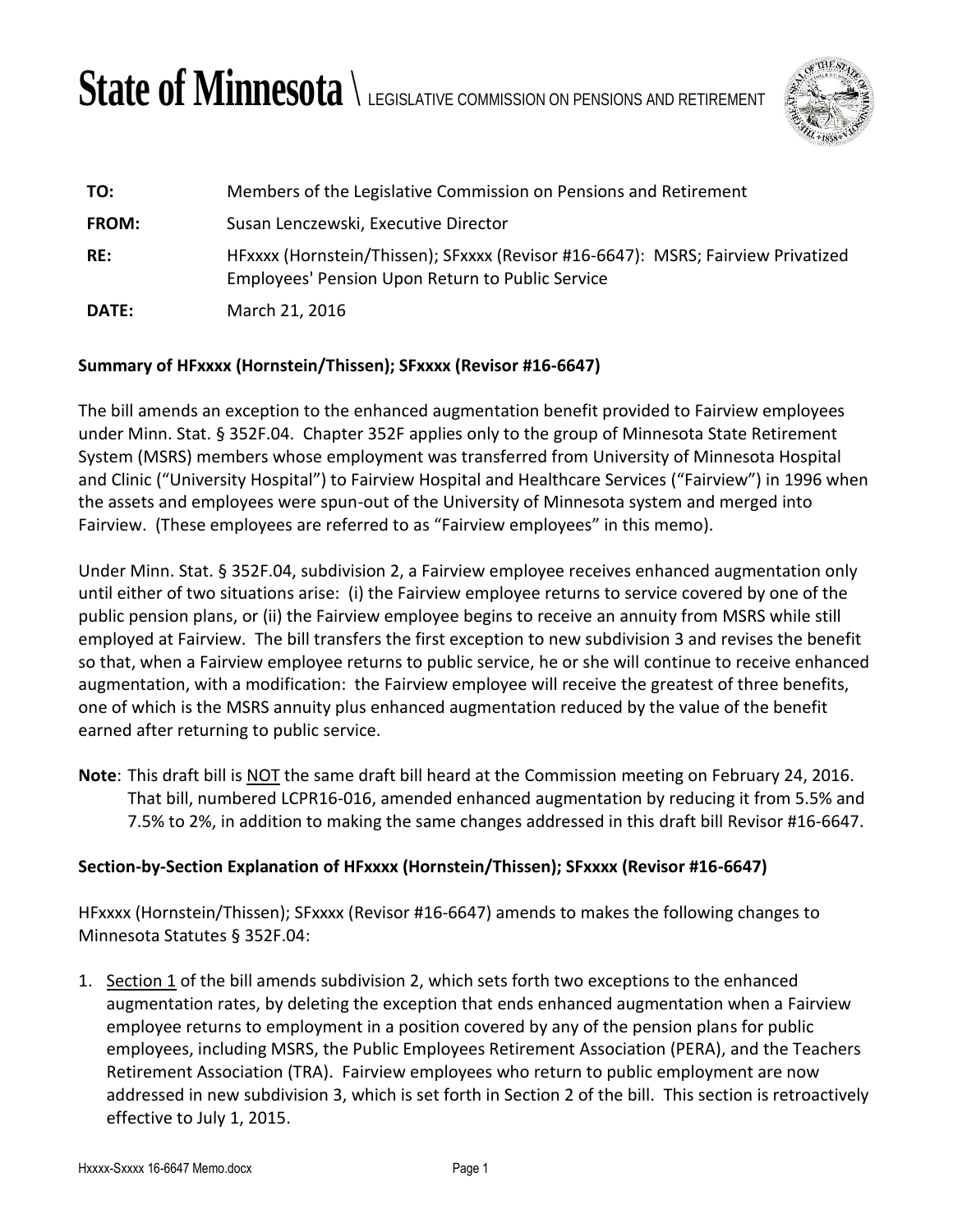- 2. Section 2 of the bill adds new subdivision 3, which provides that when a Fairview employee returns to public employment, he or she will receive one of three alternative pensions, whichever produces the largest monthly benefit. The three alternatives are:
	- (1) The annuity plus enhanced augmentation, which the Fairview employee would have received had he or she not returned to public employment, reduced dollar for dollar by the pension the Fairview employee earned after returning to public employment.
	- (2) A combined service annuity under Minnesota Statutes § 356.30, which takes into account the pension calculated under each plan in which the employee participates, but calculates the benefit under each plan using the employee's highest average pay for five consecutive years.
	- (3) An annuity calculated using the method for "coverage by more than one fund" as set forth in Minnesota Statutes § 352.72.

Paragraph (b) of new subdivision 3 makes the new subdivision effective to any Fairview employee who begins to receive an annuity on or after July 1, 2015.

3. Section 3 of the bill will not be codified as part of Minn. Stat. § 352F.04 since it addresses how a Fairview employee will be paid the additional amount due because of the retroactive change in the calculation of the benefit of a Fairview employee upon return to public service. This is anticipated to be needed only in the case of one particular Fairview employee who began receiving an MSRS benefit after July 1, 2015. Under Section 3, the Fairview employee's benefit will be recalculated under new subdivision 3 and (i) the Fairview employee will begin to receive the larger pension payment as of the first payment after the effective date of the bill and (ii) the sum of the additional monthly amounts she would have received under new subdivision 3 since commencing her annuity will be paid in a lump sum with the first payment after the effective date of the bill.

### **Background**

Currently, when a Fairview employee returns to employment covered by one of the state pension plans, augmentation at the enhanced rates ends and the rate of augmentation drops to the current rate for other MSRS employees, which is 2%. The proposed change is targeted at situations where a short period of public employment ends the enhanced augmentation and becomes a disincentive to return to public employment. In the case of a Fairview employee who returns for only a short period of public service, such as, for example, as a substitute teacher, ceasing to receive the substantial benefits of enhanced augmentation might be viewed as unnecessarily harsh and may be interfering with the ability of employers to recruit Fairview employees into short-term or temporary positions. Where the period of subsequent public employment is longer, the combined service annuity or coverage by more than one fund annuity will likely result in a larger benefit than the augmented benefit in any case.

For example, assume a member worked for University Hospital for 10 years until being transferred to Fairview in 1996. By the time of the transfer, she had earned an MSRS deferred retirement benefit. The member then worked at Fairview for 5 more years, before taking a job in 2002 as a substitute teacher for six months covered by TRA. Thereafter, the member continued the rest of her career in the private sector.